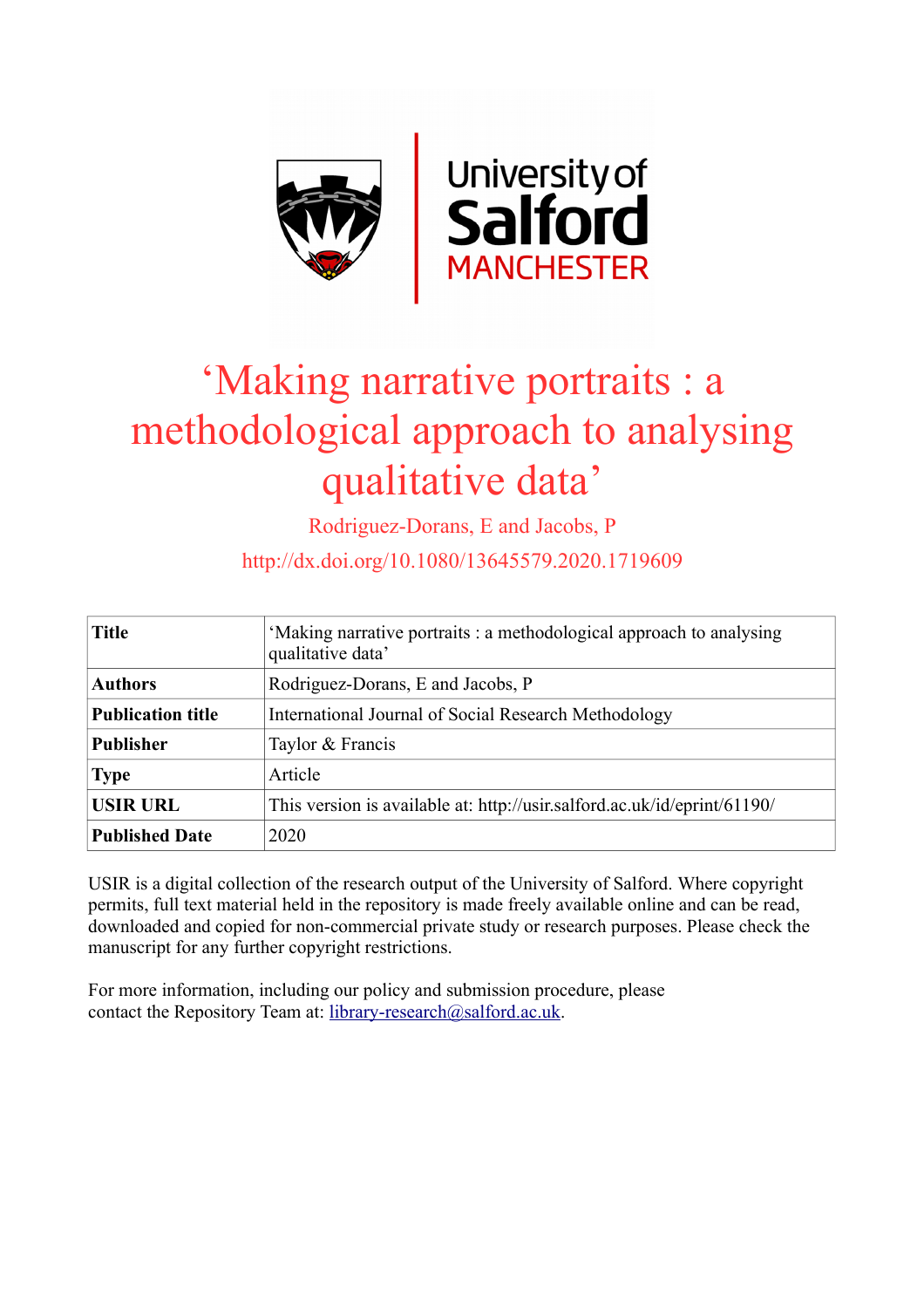# **'Making narrative portraits: a methodological approach to analysing**

# **qualitative data'**

#### **Abstract**

 This paper proposes the method of 'narrative portraiture', which, located within the wider field of narrative studies, offers an analytical tool to narrative data. Two research projects, one on disability and one on identity, are used to illustrate how the method can be applied. While the paper will focus on the methodological benefits and limitations of the approach, throughout the article we also highlight the ethical concern of representation. We suggest that through 'narrative portraiture' research findings can be contextualised in broader social narratives without losing sight of the unique personal qualities of the research encounter. Thus, we argue for the importance of bringing the participant and their everyday life experience into focus, highlighting that a portrayal of a sole story can be, not only a medium to understand a research phenomenon, but also a valuable research output in itself. 

Keywords: Narrative, data analysis, qualitative, stories, ethics

#### **Introduction**

 Many researchers who work with qualitative data end up with numerous pages of written material, which can make it difficult to know where to start. In this paper, we propose an analytical approach to working qualitatively with data emerging from interviews, focus groups, observations, or other sources that involve people's narratives. The method, which we call 'narrative portraiture', can be complementary to thematic approaches as it helps researchers to engage with qualitative data at different stages of the analytic process. We suggest that it is a helpful technique to employ at the beginning of the analytic process, aiding the researcher to form an in-depth understanding of each participant's or case's story. Conversely, if the data analysis has concluded or is near to an end, it offers a means to enhance the presentation of research findings and honour participants' stories.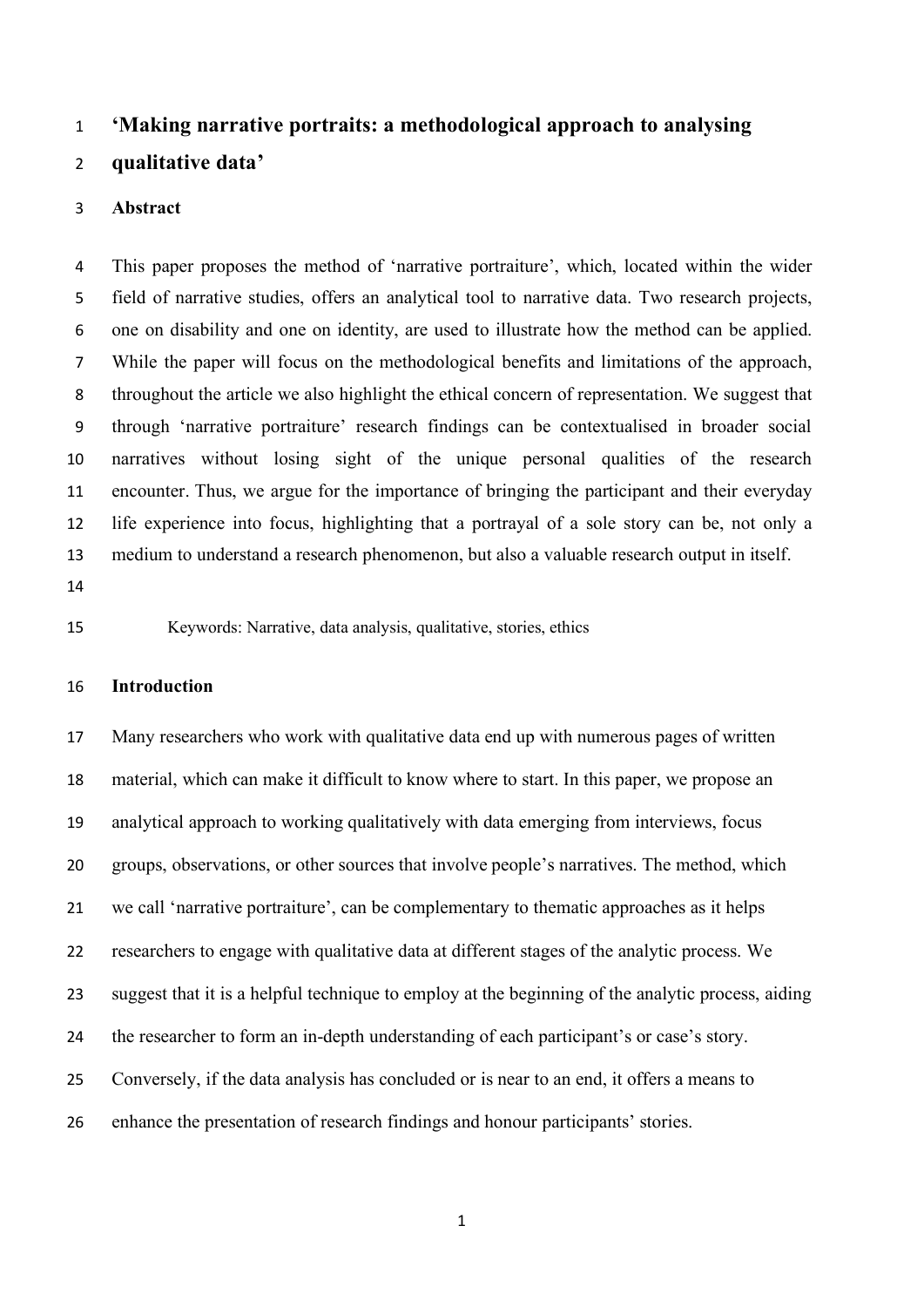#### *Strengths of narrative approaches*

 Thematic approaches to data analysis have been criticised for ignoring context and differences between individual accounts (Ayres, Kavanaugh, & Knafl, 2003). While interview and text sequences are coded and recoded into smaller units, their meaning can be decontextualised because categories instead of process frame the analysis. Maxwell (2012) argues that in such 'similarity based' analysis, categories start to replace the original connected data structure. Thus, one of the dangers with categorical coding is that it threatens 'the local web of causality' (Miles & Huberman, 1994, p. 151). Narrative approaches, on the other hand, work closely with context. Maxwell (2012) identifies them as 'contiguity based'. While thematic approaches would look at abstract connections across people's lives, they risk losing the person's individual stories in the process. Contiguity based approaches stay with the same person or process throughout. Through the methodological approach we present in this paper, we attempt to understand individuals and specific processes. However, we suggest viewing thematic approaches and narrative approaches not as incompatible, but rather as complementary to one another. They are helpful to answer different questions during the research process and can feed from and into each other.

 Whilst qualitative studies have been dominated by thematic approaches to data analysis (Mitchell and Egudo, 2003), narrative has always had theoretical relevance in social sciences (J. Bruner, 1991, 2004; Gottschall & Wilson, 2005; D. P. McAdams, 1997; Ricoeur, 1991) and recently it has become more popular within qualitative research from a methodological perspective in disciplines such as psychology and psychoanalysis (Seidman, 2006; Freeman, 2007), anthropology (Scutt and Hobson, 2013), sociology (Frank, 1995; Maines, 1993), and organizational science (Beech, 2000; Abma, 2000).

 Narrative approaches explore how people make sense of their experiences (Riessman, 2008), as well as seeing stories as a powerful medium to communicate information (Mitchell and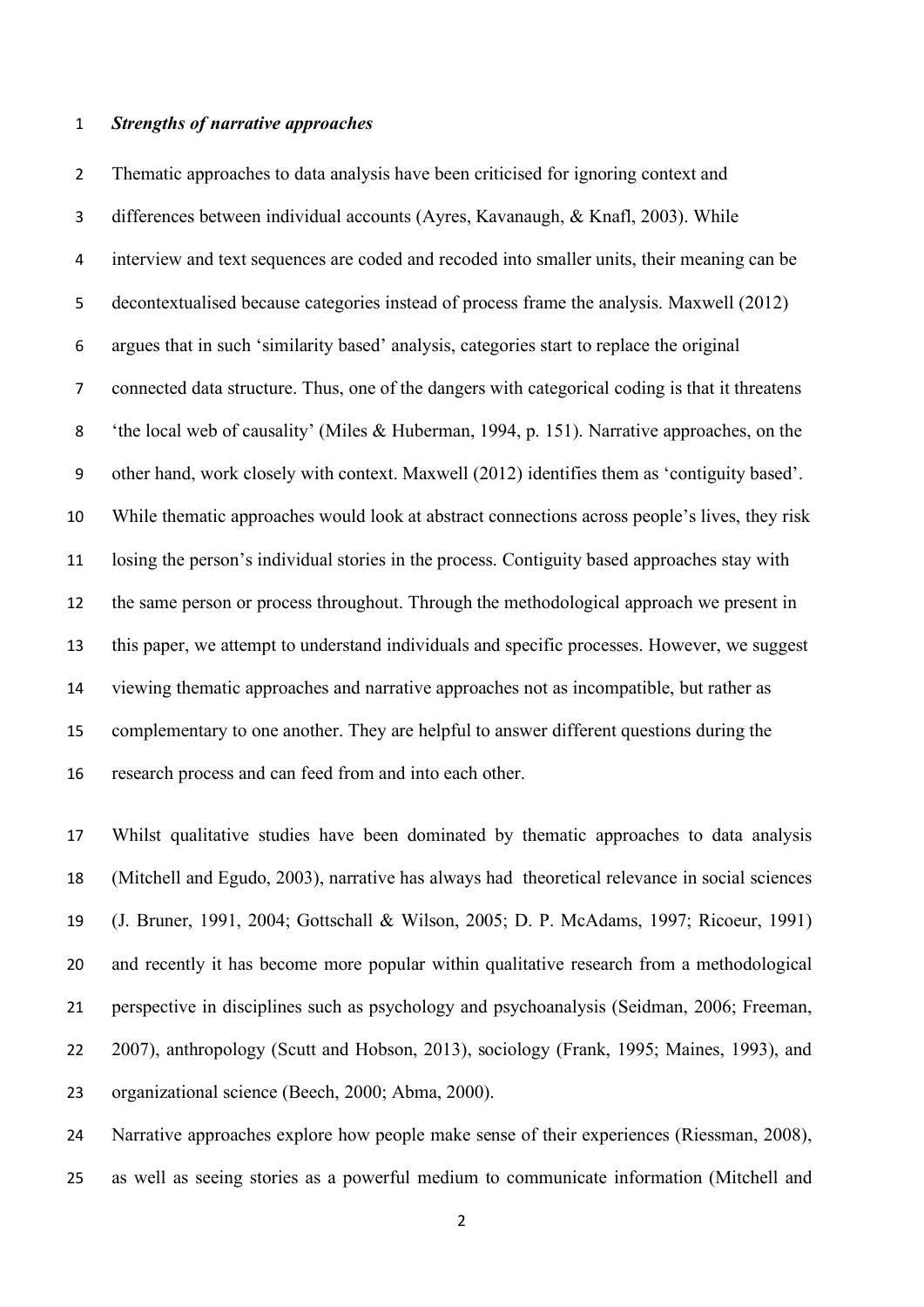Egudo, 2003, Gottschall & Wilson, 2005). Examples of narrative approaches concerned with meaning-making are, amongst others, narrative inquiry (D. McAdams, 2008; J. Speedy, 2005), narrative profiles (Seidman, 2006), narrative ethics (Frank, 2014), narrative analysis (Gee, 1986; Gee & Grosjean, 1984), and narratology (Todorov, 1971). Other approaches focus on stories as a powerful way to present and transform textual data such as writing as a method of inquiry (Richardson & St. Pierre, 2005), autoethnography (Ellis, Adams, & Bochner, 2011), and poetic inquiry (Butler-Kisber, 2010).

 Within the field of narrative, some approaches analyse discourse (Arribas-Ayllon & Walkerdine, 2008; Georgakopoulou & Goutsos, 2004) and voice used (Gilligan, 2003; Woodcock, 2005), which leads to an abstract focus on knowledge construction. We argue that people´s narratives have ontological relevance in themselves and that there is value in attempting to write about and reflect 'the ordinary lives of people' (Shakespeare, 2014; p. 52) and in staying closely with the research experience. We turned to narrative as it helps researchers to embed social meaning in the concrete, particular doings of people (Erickson, 1977; Flyvbjerg, 2006). As Ken Plummer (1995) states, individuals tell stories, which are not only personal, but which form part of larger situational, organisational, cultural, and historical narratives. Narrative puts the personal and the social in the same space; in an overlapping, intricate relationship (Jane. Speedy, 2008). Narrative portraiture can add to the existing field of narrative research because, by staying close to the raw data, we bring the participants back to the centre of the research. Our approach aims to use narrative to build a bridge between participants, researchers, and audience by communicating people's experiences more directly. In this paper we will illustrate how we used narrative portraiture in two separate research projects by discussing two examples of narrative portraits constructed from (i) in- depth interviews relating to individual participants; and (ii) data from case studies involving interviews, observations and documents. We will offer some guidelines for other researchers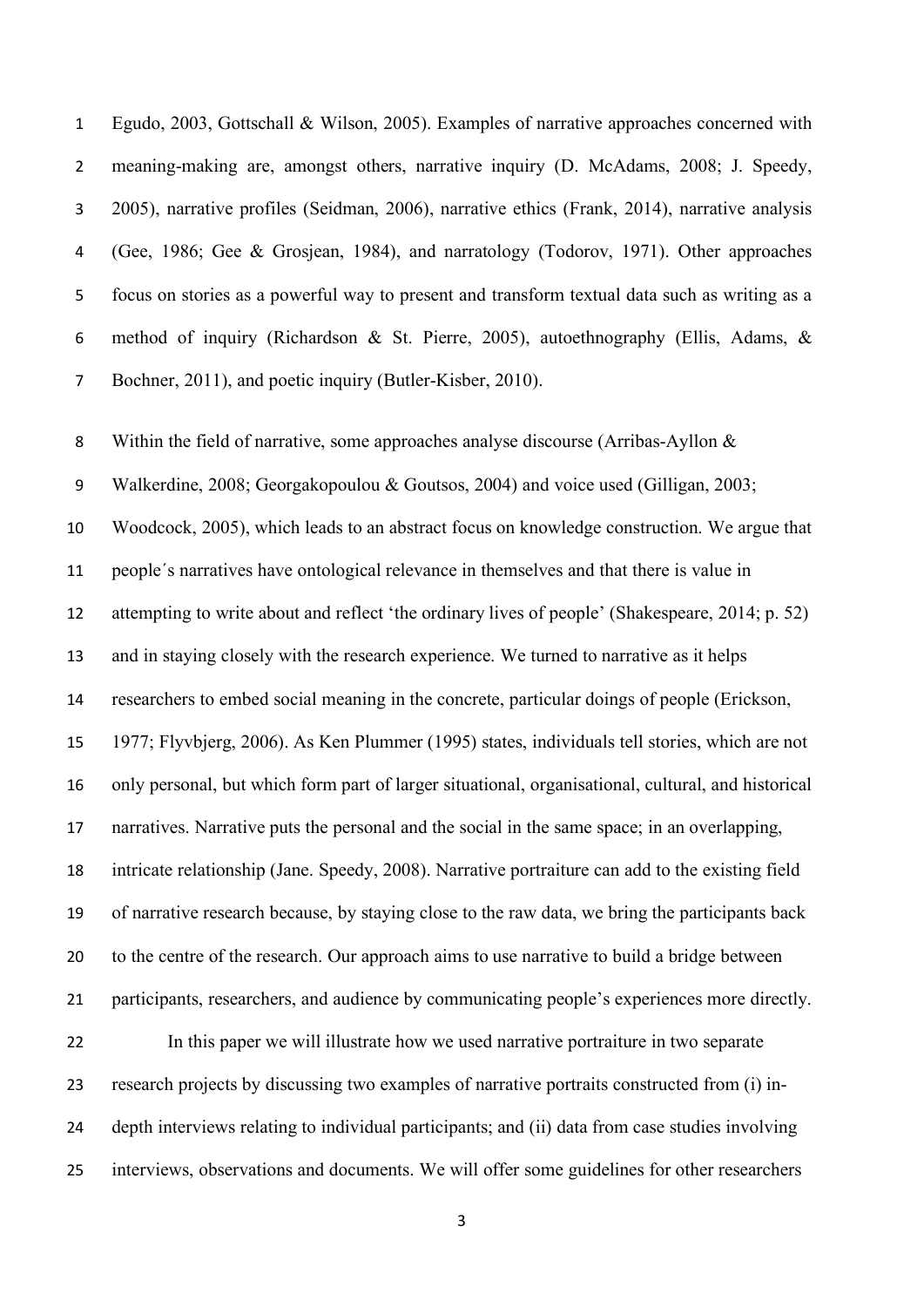to apply this approach to their own research. We also emphasise the need to pay attention to 2 the inevitable ethical tensions that emerge when working with people's narratives and sensitive data.

 We refer to 'narrative' as a more encompassing term that explores how people make sense of life through the act of narrating. Narratives can refer to personal, family, national, cultural, social, or historic domains (J. S. Bruner, 1986; D. P. McAdams, 1997). When using the term 'story', we mean a smaller unit (traditionally understood with a beginning, middle, and end) that can be contained within a greater cultural, social, or personal narrative (Georgakopoulou, 2007; Gottschall & Wilson, 2005; Plummer, 1995).

# **A proposition for narrative portraiture**

 Narrative portraiture acknowledges that researchers have certain knowledge of the phenomenon under investigation – which is informed by the literature and their scholarship – but we believe that there needs to be more space given to the actual stories people tell about their own lives. In doing so, narrative portraiture becomes a decolonial methodology because it disrupts the common research practice of privileging the researcher's interpretation and over-analysing people's narratives. As any other method, narrative portraiture still reflects the standpoint of the inquirer, but it aims to make transparent its process and present a product in which the participant is visible and cognisable. By selecting and rearranging extracts from interviews, observations, field notes, or documents, we create portraits that offer a glimpse into the subjects' lives. The portraits align with life story research (Etherington, 2009; D. McAdams, 2008), in-depth case study research (Flyvbjerg, 2006), narrative profiles (Seidman, 2006), structural narrative analysis (Labov & Waletzky, 2006) and, by doing so, the method captures rich material that often escapes the scope of other forms of analysis. Narrative portraits depict social phenomena through people´s stories of everyday life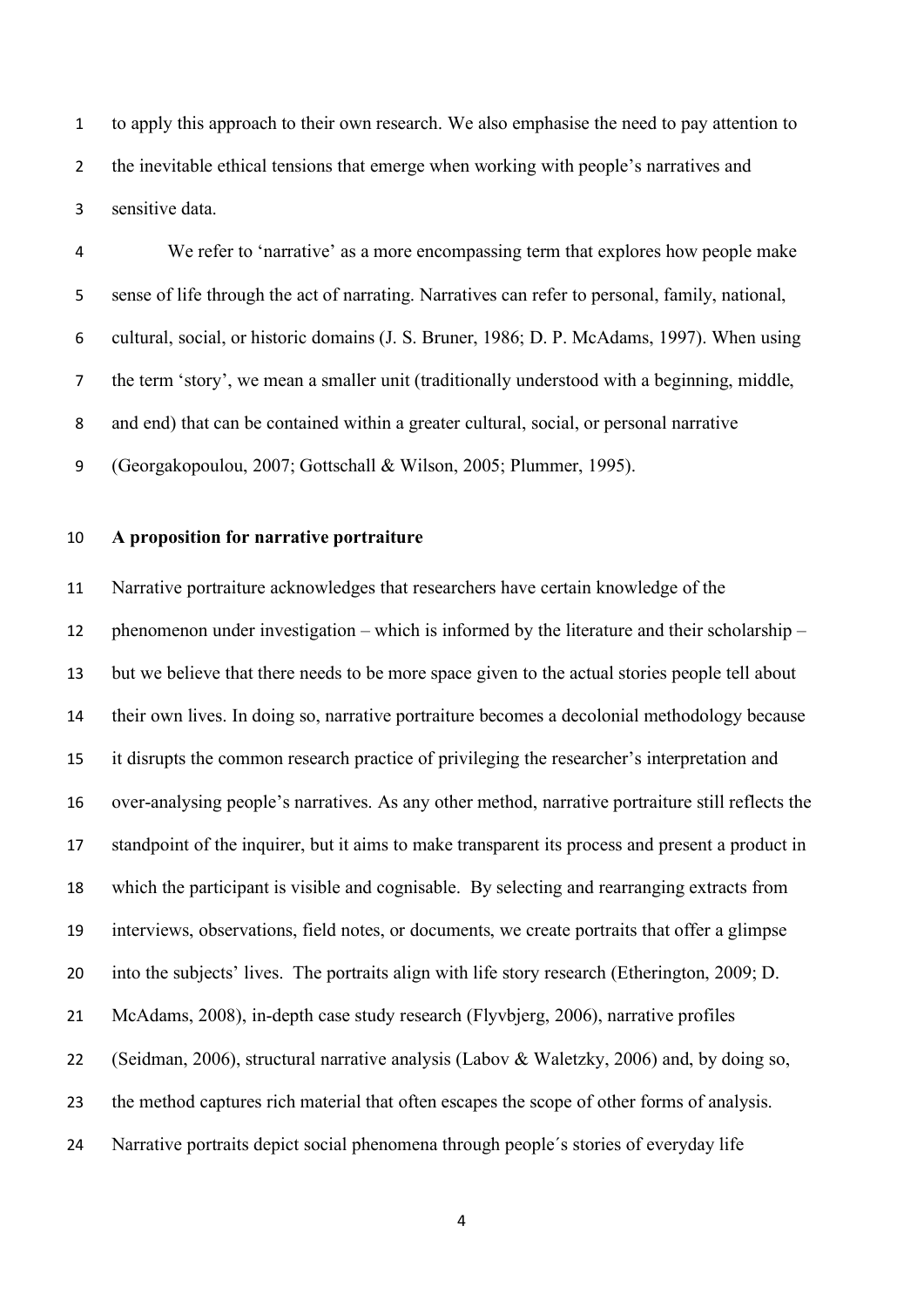experience. They are thus able to bridge the gap between individual and society. Furthermore, the use of portraits showed us that research findings, at least in the two research fields in which we were working, are often 'hidden' in areas of participants' lives that might not be associated with the main focus of our research questions. We suggest that our narrative approach helps to capture contextual nuances that are otherwise often overlooked.

 We want to highlight that this method does not aim to produce accurate realities; instead, we present narrative portraiture as a methodological tool that aims to reflect, interpret, and communicate narrated experiences. We strive to respect voices by working only with the structure of the text – what comes first, what comes next, what comes after that – to allow the text to read fluently and easily. The depictions are therefore the participants' narratives but still our editorial work reflects a negotiation between their narrative identities (D. P. McAdams, 1997) – that is, how they see themselves and how they tell their stories – and more relational identities (Anderson, 2012b) – that is, what they decided to share with us, what they projected to us, and what we imposed onto them. With these negotiations in mind, we crafted our portraits by collating memorable passages of our data. We believe that a personal way of approaching people's narratives is not only important but also necessary, especially in cases where power has been disproportionately unbalanced and where voices have been silenced. Mignolo (2009) writes that in the politics of knowledge, 'bio-graphical configurations' determine who is and who is not allowed to create knowledge. He urges to call into question the principles and practices that maintain hierarchies of power in the production of knowledge. In this case, through narrative portraiture, we aim to leave participants' narratives mostly uninterpreted as an acknowledgement of their expertise on their own lives. The portraits are presented at length in an attempt to show that people's stories are worth listening to. This deliberate emphasis on moving away from abstract interpretations does not equate a lack of analysis. We believe that analysis can come in the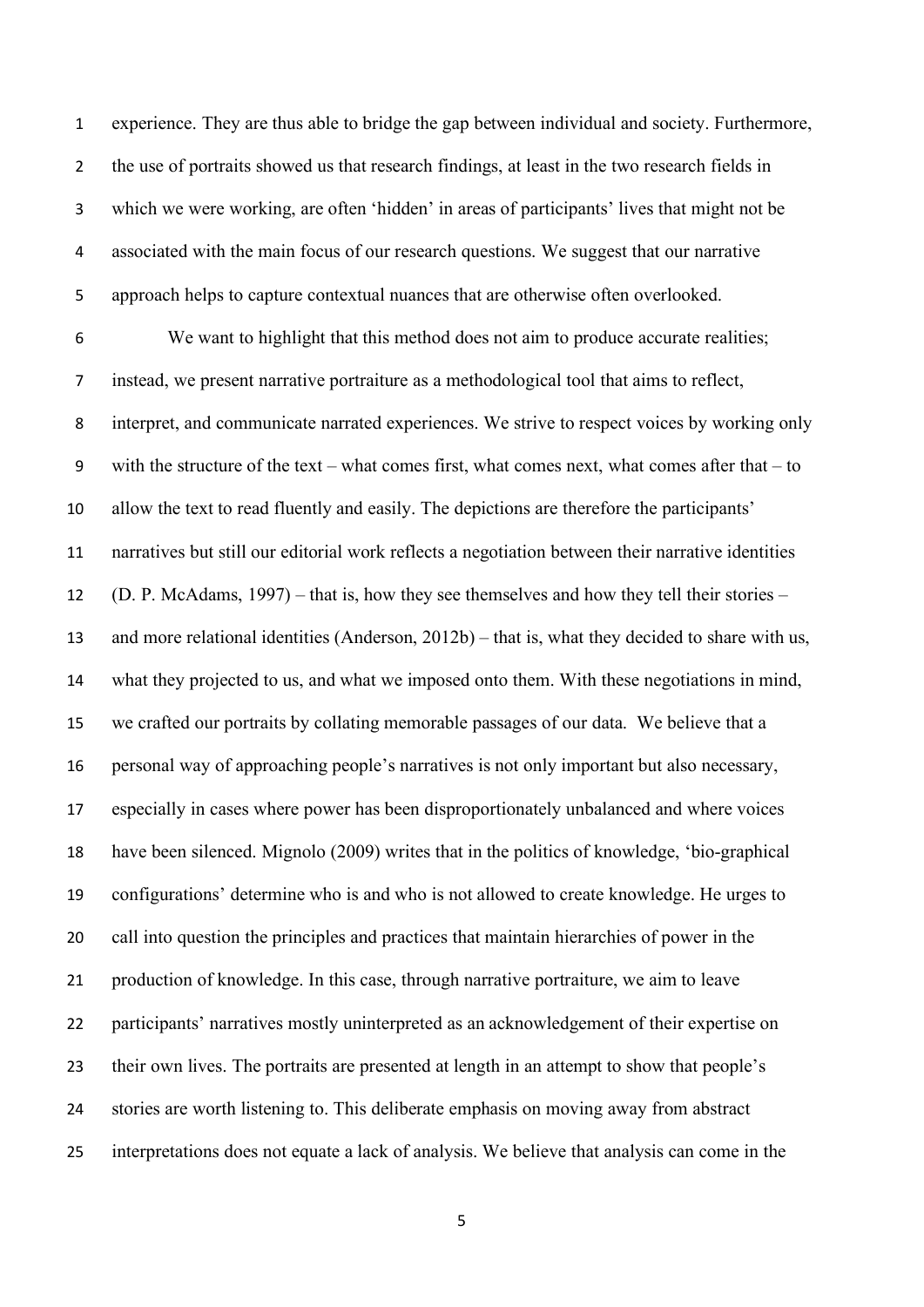form of a detailed, systematic, and structural examination of people's narrative to then arrange it into what we call a narrative portrait: a rich and expressive first-person account in which participants voices prevail.

# **The process of making narrative portraits**

 Narrative portraiture is helpful in answering research questions that: (a) are concerned with context and relationality; and (b) aim to capture processes in detail. These qualities allow researchers to engage with crucial aspects of research, such as ambiguity and change, within personal narratives. We tailored our analysis method aided by a combination of Labov's and Waletzky's (Labov, 1972; Labov & Waletzky, 2006) structural approach to narratives; case study research (Flyvbjerg, 2006; Miles & Huberman, 1994; Yin, 2014); life story research (Riessman, 2008; Walmsley, 1995); and Dan McAdams' analytical devices for personal narratives (D. P. McAdams & Bowman, 2001; D. P. McAdams & Guo, 2014). We complemented these analytic approaches with a series of theory-driven analytical features that helped us to identify aspects that were specific to our research topics, in (author's name blanked for blind peer review) case these were (1) the erotic; (2) romantic relationships; and (3) their intertwinements with identity processes, whilst in (authors' name blanked for blind peer review) case these were the identification of key influences in decision-making processes from an ecological perspective. Table 1 shows this tailored method and the specific questions and key words that can be derived from them.

 Using a narrative approach might appear to the outsider to involve little analytic know-how, being merely a representation of the data. But we believe that developing a coherent narrative from vast amounts of qualitative data requires skill and can be approached in a methodical manner.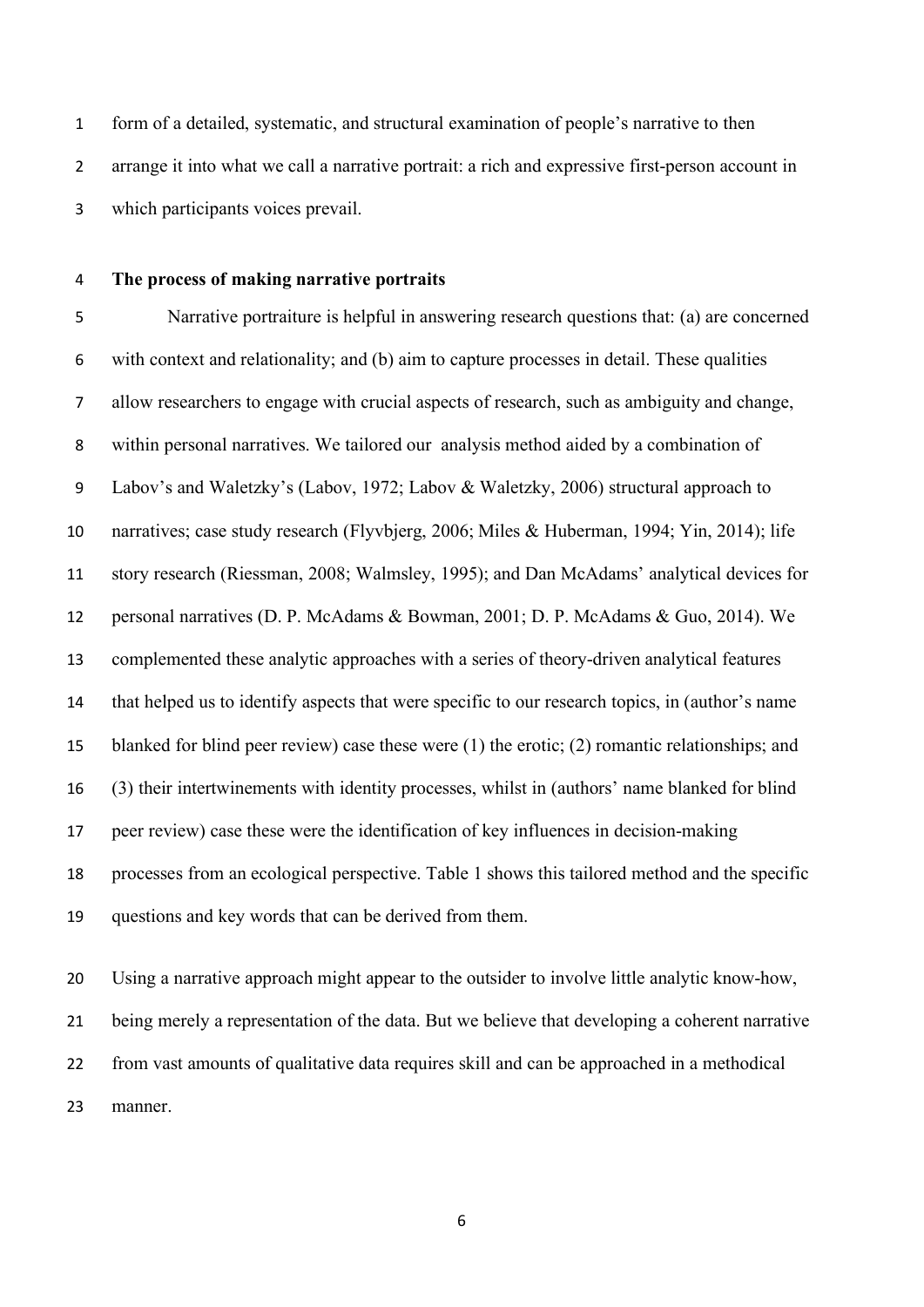- 1 The analytic strategy we propose fulfils two tasks: first, it offers a detailed description
- 2 of the story, illustrating process and context (the 'how'); and, secondly, it provides an
- 3 indication of underlying reasons and influences (the 'why').
- 4 The analytic steps suggested by us involve coding for: (1) Characters; (2) Time; (3)

5 Space and Circumstances; (4) Key Events; and (5) Intersection of phenomena of interest. The

6 following table can be used as a guide to start the analytic process.

7 Table 1 – analytic tools to aid the process of making narrative portraits

| <b>CODES</b>             | <b>RESEARCH QUESTION</b><br>*helps to illustrate                                                                                                                            | <b>KEY-WORDS:</b><br>What to look for                                                                                                                                                |
|--------------------------|-----------------------------------------------------------------------------------------------------------------------------------------------------------------------------|--------------------------------------------------------------------------------------------------------------------------------------------------------------------------------------|
| <b>Characters</b>        | WHO - Important characters;<br>Relationships between characters                                                                                                             | Names, pronouns, the first person ("I"),<br>experiences or events involving other people                                                                                             |
| Time                     | WHEN - Historic context;<br>Sequence of story; Experience of<br>time                                                                                                        | Dates, Years, Conjunctions of time (after,<br>before, when), Time periods (weeks,<br>months, days)                                                                                   |
| <b>Space</b>             | WHERE – Geography; Political,<br>cultural, social, economic context                                                                                                         | Macro-geography (cities, countries,<br>continents), Micro-space (across the road, in<br>the kitchen, at the hospital), virtual spaces<br>(online, state of mind, an emotional space) |
| <b>Key-events</b>        | HOW/WHY – Connections and<br>Relations; Interactions; Turning<br>points; Wider influences                                                                                   | Strong emotions surrounding event, Link to<br>important decision that is made, Change in<br>narrative after event                                                                    |
| Phenomena of<br>interest | $HOW/WHY - How is phenomena$<br>of interest narrated,<br>conceptualised, experienced;<br>Where is phenomena of interest<br>located; Intersection of concepts<br>and context | Pre-identified themes of interest e.g. ecological<br>perspective, identity, disability                                                                                               |

8

 An in-depth account of what happened when, where, and with whom might seem very descriptive. However, in the first instance, before interpreting and explaining the data, it is useful to write a holistic description, outlining the story or stories. The descriptive insight can then subsequently inform a deeper exploration of the data to explore questions of 'why' (Yin, 13 2014).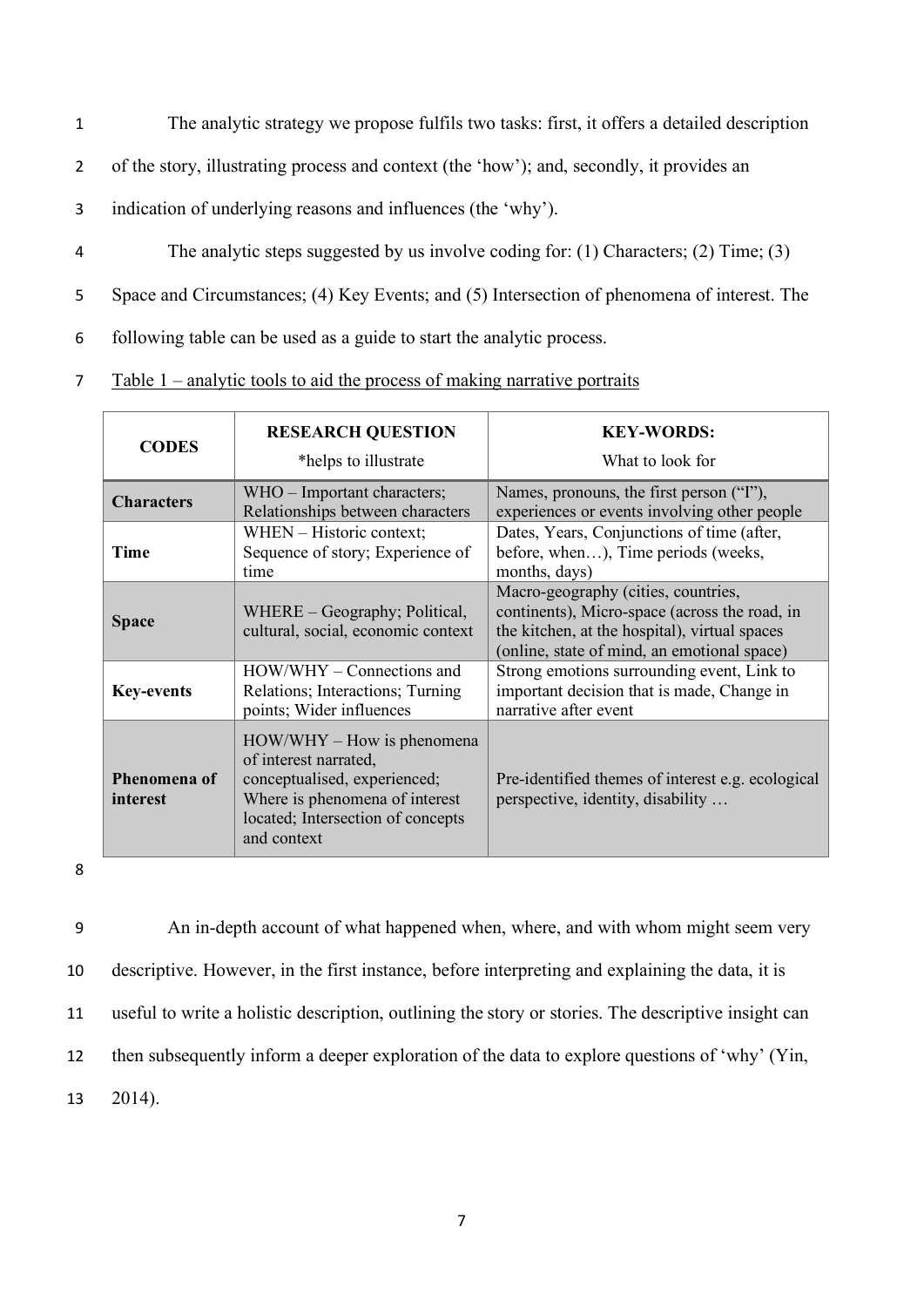#### *Application of narrative portraiture in two projects*

 In this section, our aim is to explain how this narrative analysis method looks in practice. Each author will draw on their PhD projects and describe their experiences of using the approach. Due to the sensitive data that was generated, the information we represent here has been crafted into composites that aim to illustrate the method rather than focus on personal details.

# *Narrative portraiture in a project on gay men's identities- [Name of author 1]*

 In my doctoral research, I explored the contributions that sexual, erotic, and romantic connections make to gay men's sense of identity (*reference blanked for blind peer review*). I was interested in understanding what these relationships mean to gay men. To conduct this study, I interviewed ten gay men of different ages and backgrounds living in the United Kingdom, each of whom provided narrative data during unstructured one-to-one, one-off interviews. Drawing upon a narrative structural analysis, I analysed my findings in two ways: first in the form of idiographic narratives and, secondly, as an overarching analysis with central themes identified across participants' narratives. One of my first thoughts while transcribing was to produce a summary of the participants' stories in order to reflect my impressions about them and introduce them to the reader by means of the third person voice. The use of the third person voice to describe and interpret participants' narratives made me realise that this practice was reproducing the dynamics that many of these participants had experienced throughout their lives: others have analysed, questioned, and determined the soundness, logic, and validity of their relationships, their identities, and their very own existence. As members of a population that has faced numerous challenges, many gay men have learnt to live in secret; to not disclose their identities at school, in the workplace; to conceal their erotic desires with friends, families; and some have concluded that their stories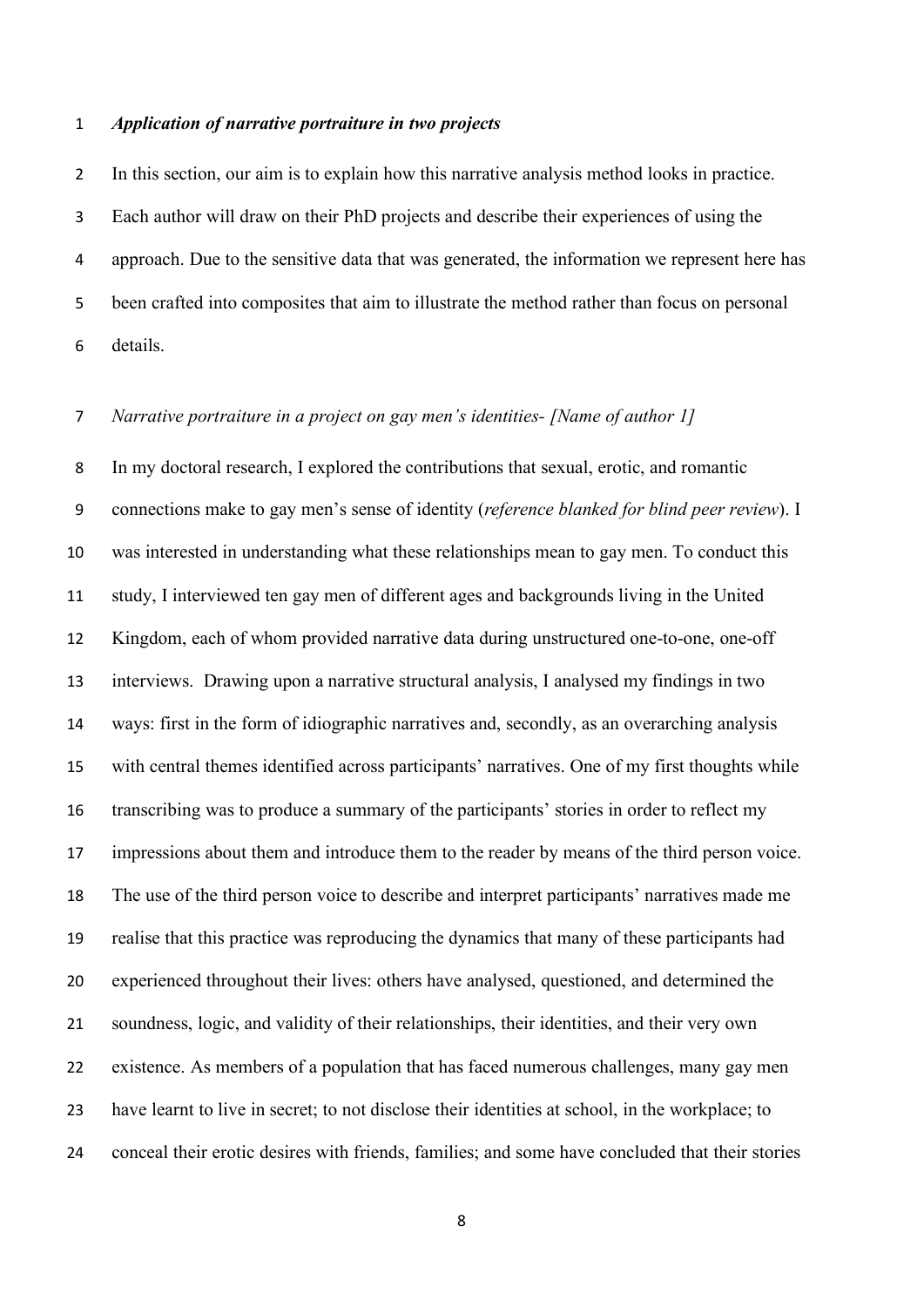belong at the margins of society. That realisation made me work on a method that would allow me to use participants' own words. The use of participants' own words started to show methodological potential in the sense that it was representing knowledgeable, empowered, dignified individuals who knew about their lives and were creating meanings around their experiences without much interpretation from my 'expert' researcher's view. This observation made me rethink the function of my data analysis and renegotiate the balance between interpreting participants' narratives and listening whilst trying to uphold the view that they are the experts on their own lives (Anderson, 2012a). This methodological attempt to balance the power between the researcher's role in interpreting the data and the participant's expertise in their lived experience is what I called 'narrative portraits'.

# *Narrative conversations in a project of transition processes in the lives of young people with severe intellectual disability –* [*Name of author 2]*

 As part of my PhD, I explored how decisions are made for and with young people with severe intellectual disability who are moving from education to adult services (*reference blanked for blind peer review*). I was interested in how those involved make their decisions, how external influences shape the transition process and how young people themselves were involved. I was looking for an approach to narrative that could illustrate people interacting within their social, cultural, and economic spheres. During the data collection process, I followed three young people with severe learning disabilities, their parents, and professionals involved through the journey from school to adult services. This involved interviews with parents and professionals at different points in time; spending time with young people; and reviewing relevant documents. When I came to the analysis I struggled to find a way to include the perspective of the young person. As all three young people were mostly non- verbal, I needed to think differently about including their 'voice'. This led me to narrative as a way to give a glimpse into the life of the person, a life that seemed largely dependent on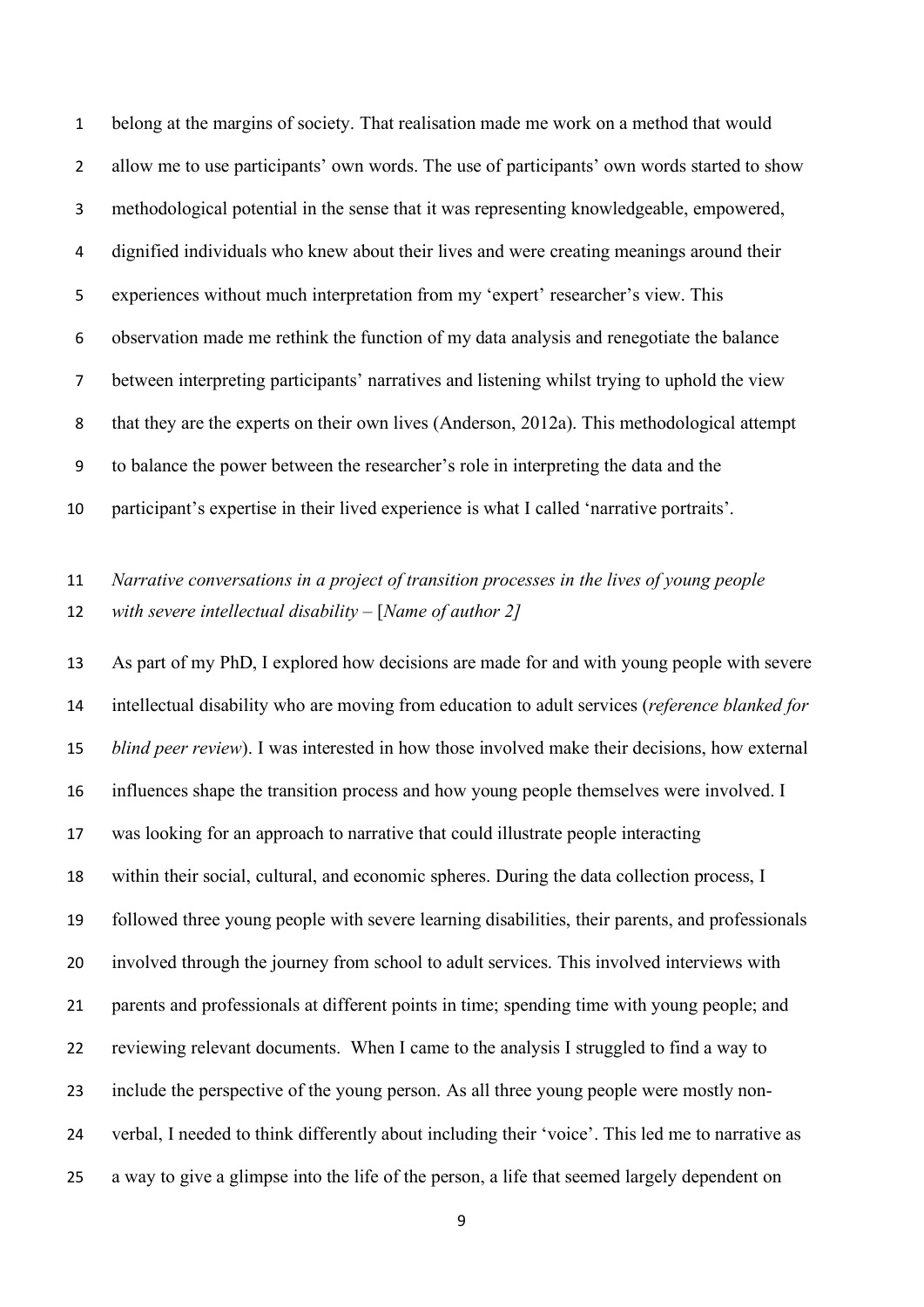decisions made by others, organisational structures and resources available within local 2 authorities. I decided to use my interviews with those that were close to the young person, my observations and own reflections to craft what I called 'narrative conversations' to give an in- depth account of the transition process and the everyday life experiences of the young people and their families. I had noticed how certain elements of my data seemed to be 'talking' to each other. In interviews, for example, people were referring to the same events and key decisions. I started by using timelines (Yin, 2014) and by mapping the decision-making process across time, before developing narrative conversations using participants' own words to reflect on key-events that I had identified in the timeline of each transition process, as well as using my observations to reflect on the involvement of the young person.

11 In the end, each case was introduced by a summary of the transition written from the perspective of the narrator (me). The summary was followed by the timeline and an introduction of key-actors, their roles and relationships. Figure 1 shows an example timeline and how interview extracts were connected to identify key-events during the analysis (for example, 'the respite transition'). The final write-up included a narrative that followed the timeline. I used the identified key-events as headings to introduce steps within the decision- process, followed by extracts from interviews, which illustrated different people's perspectives and reflections on the process. I weaved in my own narrative between interview extracts, including vignettes from my encounters with the young people and reflections on the processes from my observations and field notes. Being able to incorporate observations and interview extracts showed how young people were influencing the process to some extent through their behaviour in their immediate environments. The narrative conversations read like a play and this led me to record an audio play based on a composite case, which was made available to the public and shared by third sector organisations (insert link to audio play after blind peer-review). Narrative portraiture enabled me to communicate how the transition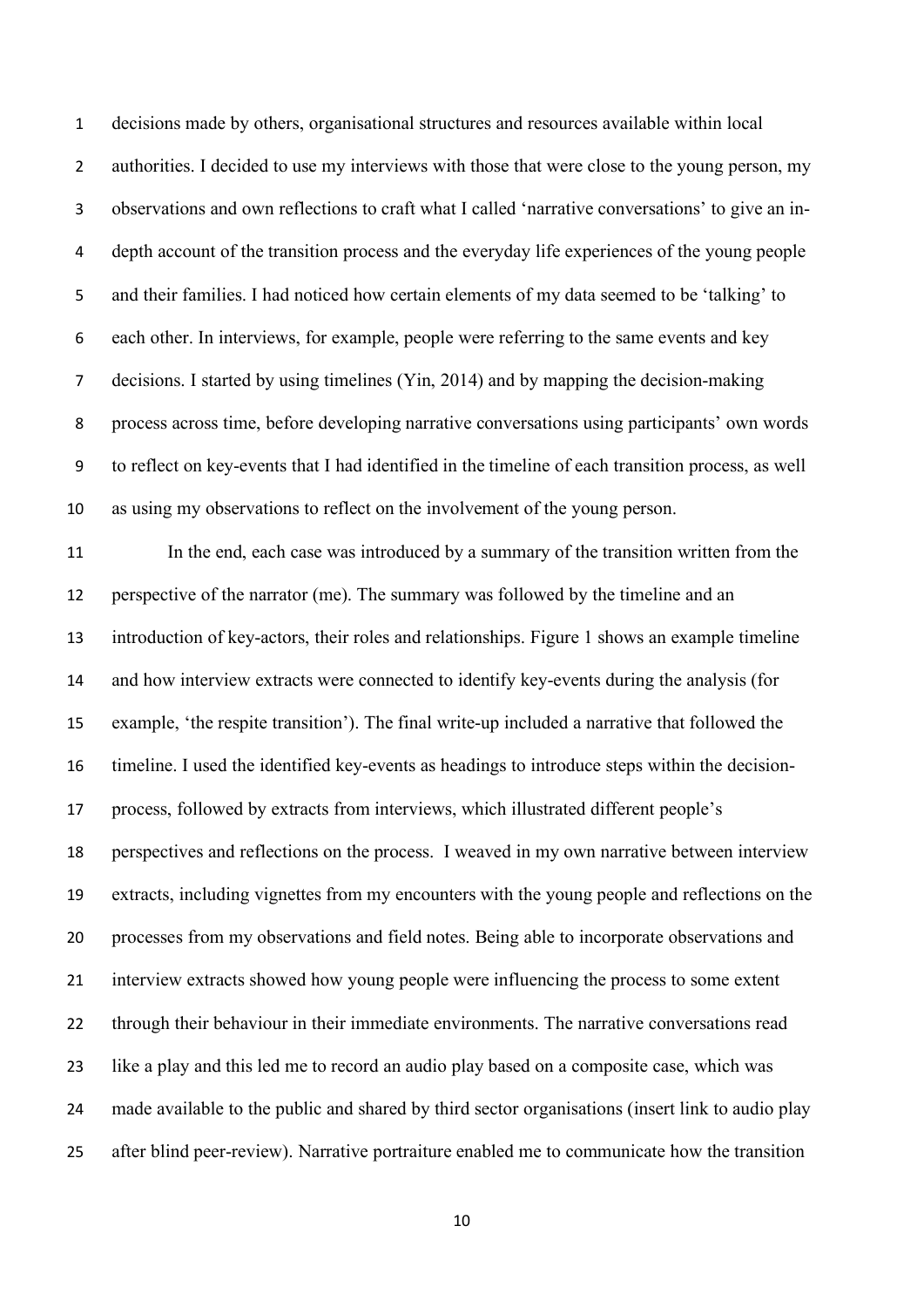experience is like for young people and their families and it challenged my own views of young people as merely passive within the process.

 Having contextualised the two projects that originated this method, we will now look more closely at the five analytic steps that we propose as a guideline for the narrative portraiture.

#### *1. Characters*

 For researchers interested in interpersonal or relational phenomena, it is crucial to identify the characters in participants' stories, as they will become an essential part of the data analysis. The first step in this method of 'narrative portraiture' consists of 'colour-marking' the text, which can be done with electronic or hard copies of the transcriptions. Using a colour that is consistent across all transcripts helps to have a quickly identifiable visual cue. As seen in figure 2, the text highlighted in blue indicates all the people who are present in the narration. Characters can be present in the story explicitly or implicitly. For example, in the research on gay men's identities, participants often talked about 'sexual experiences', which implies another person in addition to the teller. The 'sexual experience' is therefore colour-marked in blue, as it implies the presence of a 'hidden' character. This first step in the narrative portraiture method equates the location of characters in terms of Labov and Waletzki's (2006) guidelines. Further analysis will benefit from categorising the participant as the protagonist, and other characters as main, secondary, unfolding or incidental characters.

#### *2. Time*

 The second analytic step we suggest is to take a linear approach to understanding process, although this is not the only possibility. Linear approaches can be problematic because a sequenced structure is applied to people's lives, when life can often be rather chaotic and formless (Frank, 1997; Freeman, 1998). When developing stories, researchers should try to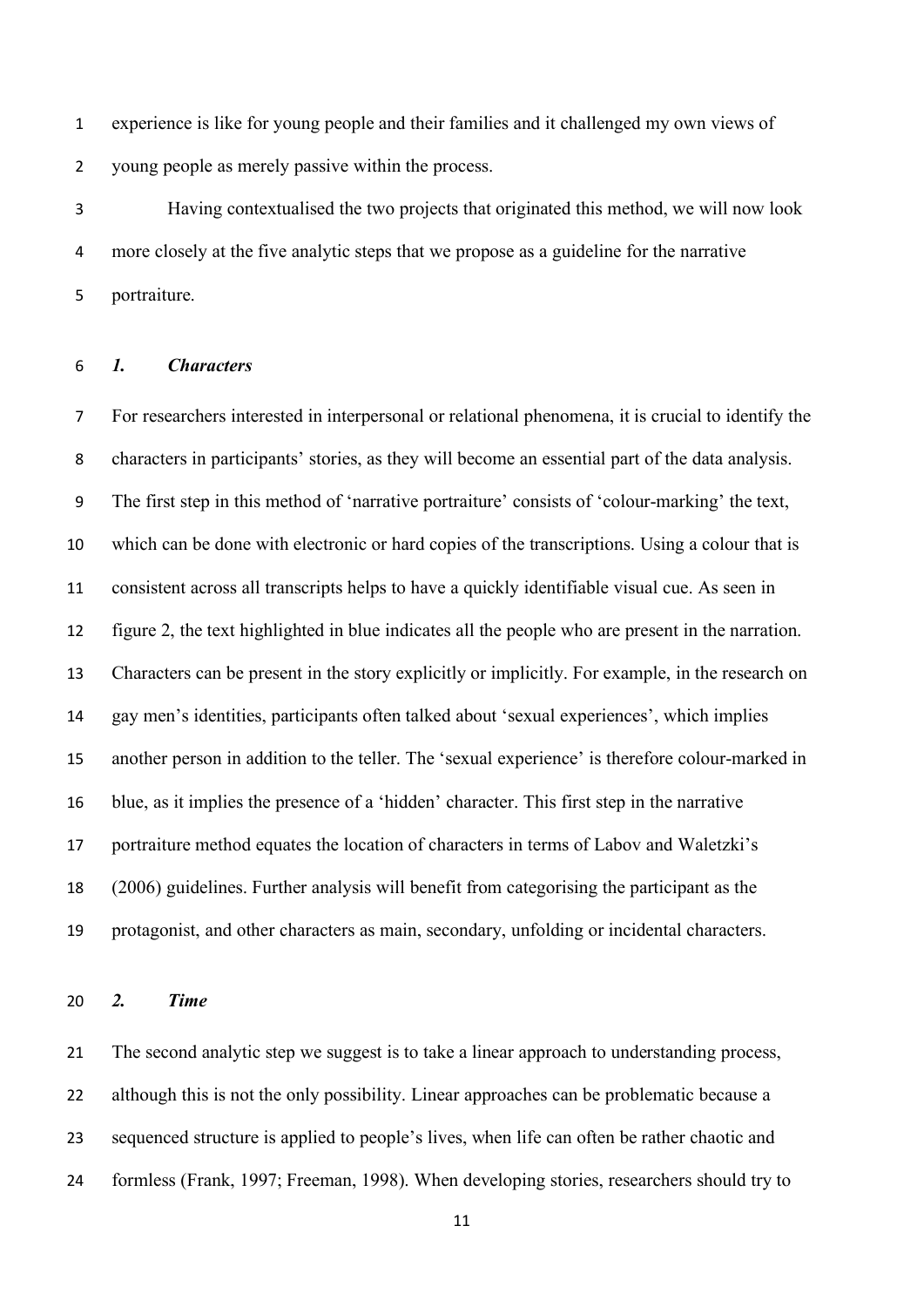capture the way in which the stories were told to them and some narratives might not follow a linear pattern (Goldstein, 2012); McAdams, 2006). For examples of 'chaotic' narratives, see Frank, (1995). Additionally, when exploring processes involving different people and when trying to capture macro influences, timelines might need to have different layers. Timelines can thus be simple or complex, involving diverging paths and gaps. To develop timelines, interview transcripts, field notes or documents can be coded looking for references to time and identifying relevant events, actions or experiences. To create timelines, researchers might want to use visual displays using software such as Microsoft Excel or Adobe Illustrator.

(Insert figure 1)

 The timescale can be as short as the immediate past (moments ago) to a longer scale (years ago). A sense of time is identifiable when participants state it overtly through sentences such as: *'I was 20'*, *'I haven't spoken to my mum in 15 years'*, or it can also be more implicit, *'when I was studying at Manchester University'*, which can only be put in a timeframe in the context of the narrative as a whole.

# *3. Orientation in Space and Circumstances*

 The next step in the narrative portraiture method invites researchers to identify the 'orientation signs' (Labov & Waletzky, 2006). To do this, we suggest colour-marking – green in figure 2 – all the sentences that orient the story in space and circumstances. 'Space' can be understood as macro-geography (cities, countries, continents), as micro-space (a bedroom, a desk, across the road), or it can be a virtual space (online, a state of mind, an emotional space). This part of the process constitutes a mapping process that can be very clear as in '*we came to Manchester'* or '*he lived 300 miles away*'. In the second sentence the implication of '300 miles away' gives us a different quality that needs to be analysed in the context of the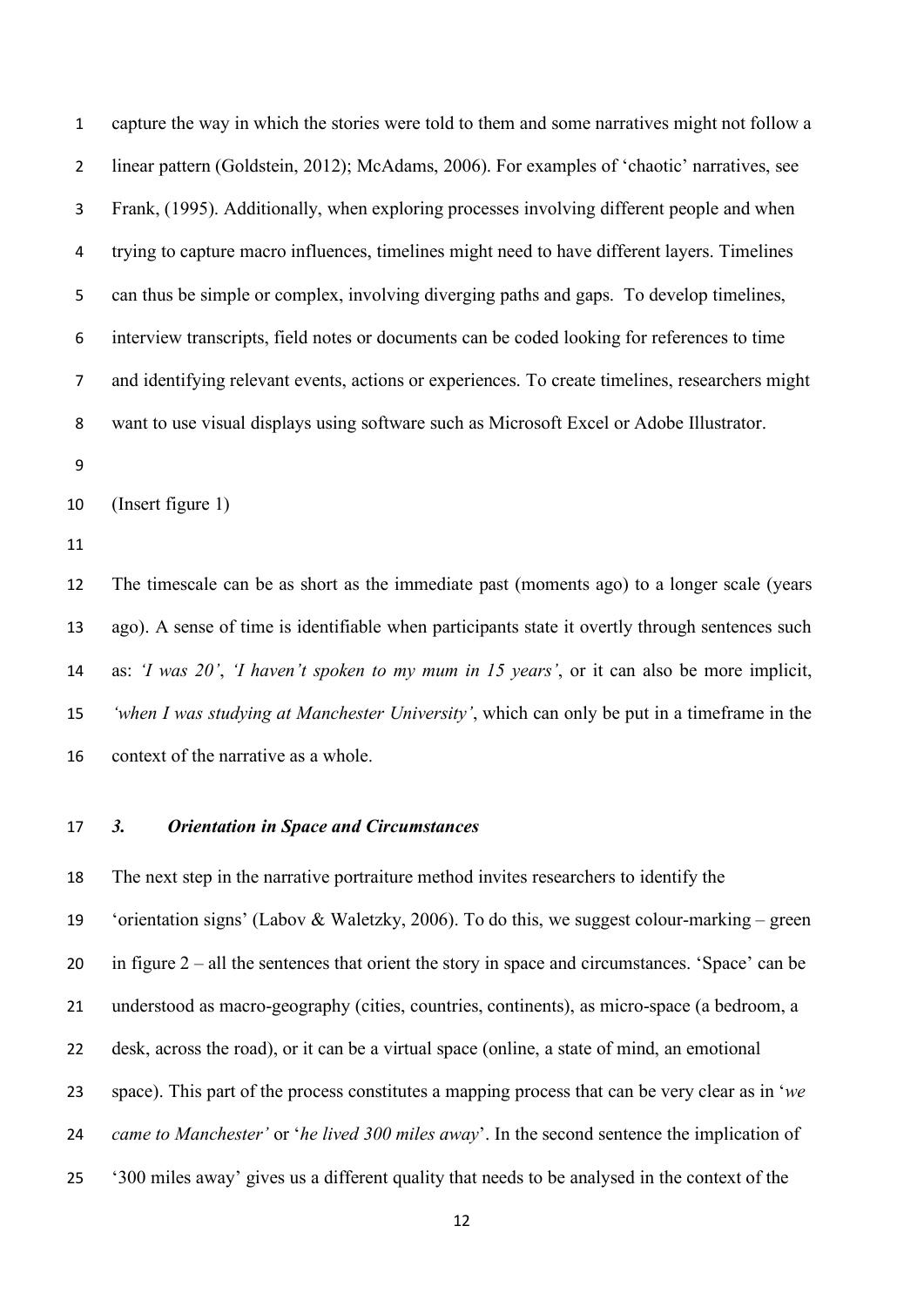whole story.

## *4. Key events/Turning points*

 Going back to the storyline, we now suggest identifying key events and turning points. The storylines will include various events or actions but not all of them will stand out or help with understanding the 'why' within the research question. Key events might relate to important relationships, changes in people's lifestyle, inner and outer changes, and individual or external influences (such as the introduction of new legislation, economic or political change, an illness, a change in perspective, or losing a close friend). Within this process, it becomes important to keep an awareness on how internal and external influences interact; this will help with developing a holistic and in-depth understanding of the interdependence of individuals and their environments moving through time.

## *5. Intersection of phenomena*

 Often researchers in social science look for complex phenomena that involve three or more concepts, aspects, or factors. When working with complex narrative data, we suggest looking at this intertwinement of concepts by locating how they operate separately in the narrative and mapping them in the same way as the characters and orientation in space and circumstances. The task requires operationalising these concepts according to the theoretical framework of the research. For example, in the research on gay men's identities the three concepts that needed to be operationalised were 'identity', 'erotic' and 'romantic' relationships (*reference blanked for blind peer review*). In this case, the theoretical framework brought to light that 'identity' often comes across in the narrative when the individual is in crisis (Lawler, 2014), therefore, it was crucial to locate – and colour-mark – those episodes of crisis in the narration.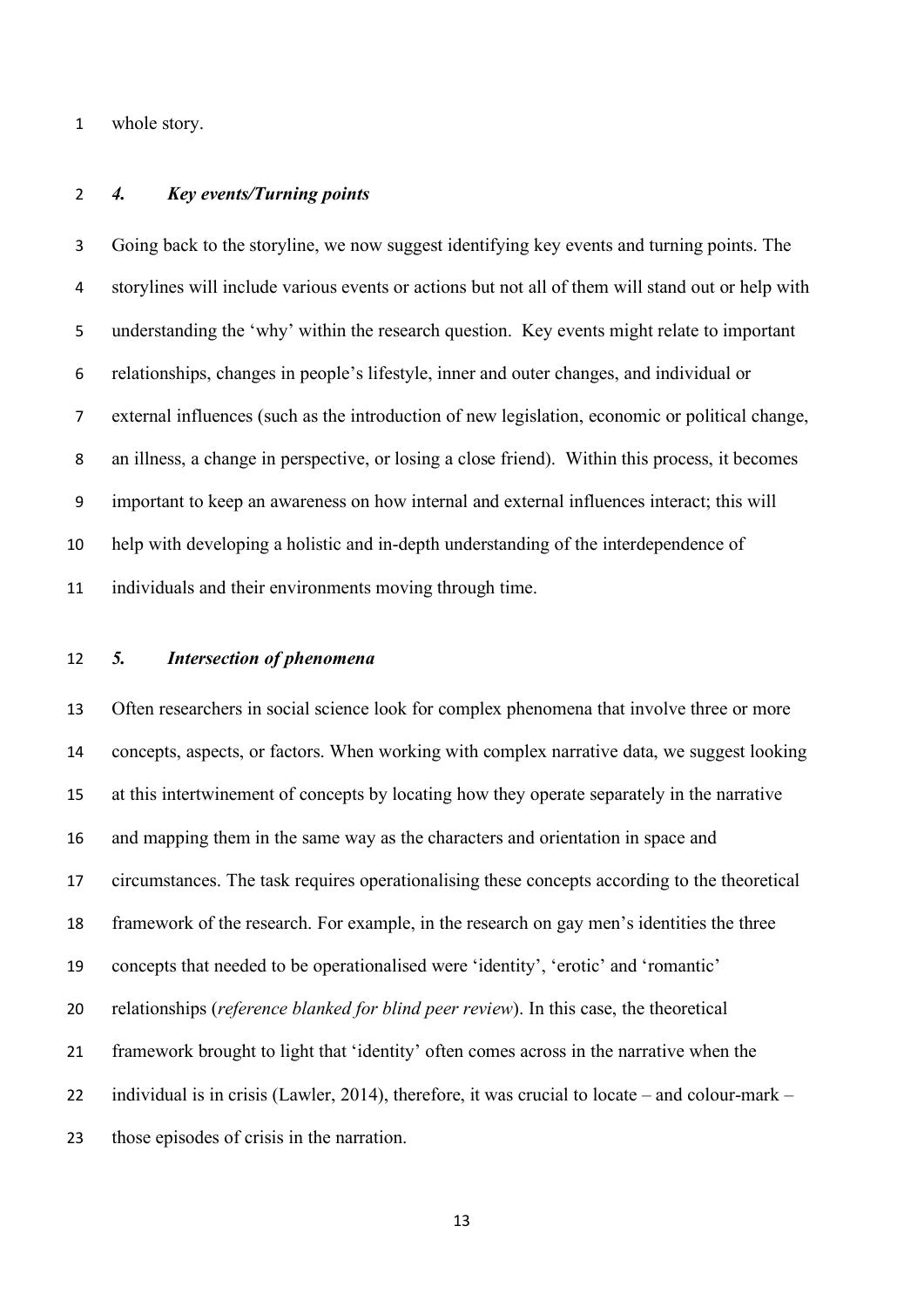#### (Insert figure 2)

 In figure 2, romantic moments have been identified as they are coloured in yellow, erotic moments have been highlighted in pink, and episodes of identity crises are identified with a stormy cloud. With these elements mapped out, the coloured and signalled text provides a visual indicator of the intersection of the three concepts. This intersection constitutes a core feature of the narrative portraiture method as it offers the opportunity to locate complex concepts that are often difficult to pin down. An example of a narrative portrait derived from this method can be seen in the following link, which presents the story of Gustav, a man whose narrative of 'not being properly gay' demonstrates the complexity of some people's narratives and the need to show those intricate qualities (insert link after blind peer review).

#### **Discussion**

 Narrative portraiture offers a political shift towards focusing on people rather than on abstract results. Whilst a common understanding of the purpose of methodological approaches is to elucidate concepts, identify categories, or themes to understand certain phenomena, narrative portraiture brings the person to the fore and highlights that a portrayal of a sole story can be, not only a medium to understand a research phenomenon, but also a valuable research output in itself. Thus, in narrative portraiture the key 'finding' of a research project is the person's story. In communicating people´s stories and providing the context in which these stories happen, the method involves the audience and recognises them as able to understand the phenomena under investigation, ask questions, and draw their own conclusions. In this way, readers/listeners are more active in the construction of knowledge and become witnesses to the existence of people whose lives are largely hidden from mainstream society.

 In both of our research projects, meeting with participants and listening to their experiences and views made strong impressions on us. This made us look for a method that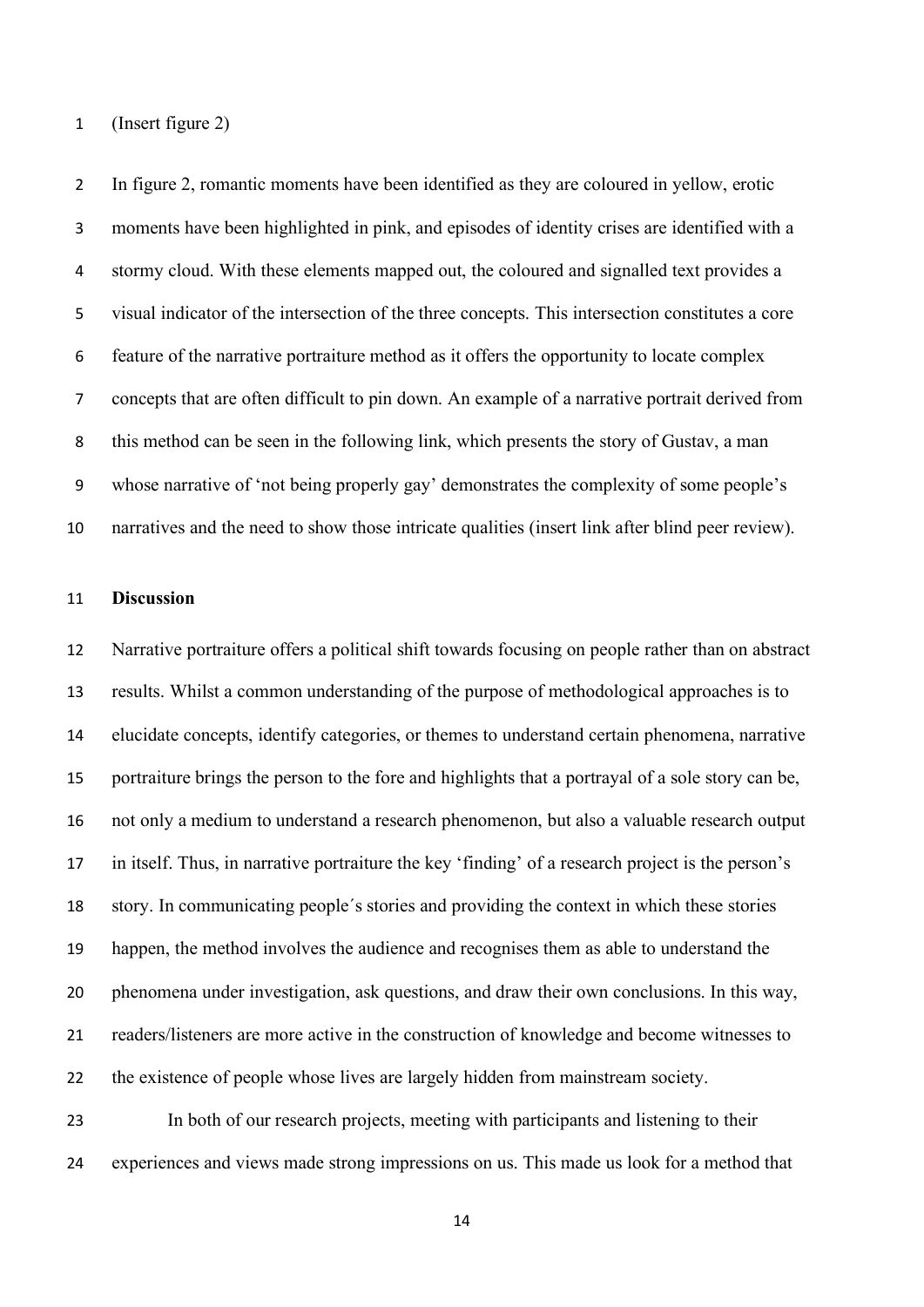would allow us to acknowledge the research encounter when carrying out our analysis. We wanted to present findings that were contextualised in broader social spheres, while being able to evoke the impression of the people we had met. Some approaches to narrative analysis focus on short stories (Georgakopoulou, 2007) or on the conversational exchanges during the interview (Gee, 1986; Gee & Grosjean, 1984), but we aimed to see participants' narratives within the macro context in which these lives happen because we believe that life stories and identities are best interpreted holistically. As put by Catherine Riessman (1993), some people knit together a number of themes into coherent and extended accounts that make a categorisation process difficult and fragment what is an extended narrative. This narrative approach allowed us to map our data and visualise places where narrations addressed the intertwinement of individual and macro-social aspects.

# *Narrative portraits as an evocative method that builds a bridge between research and audiences*

 Depending on their data, researchers will be able to develop different kinds of portraits. In projects where the role of the researcher is more in the foreground, researchers might want to consider writing themselves into the story. Narrative portraits give space to researchers to include their own experiences and this might aid a more transparent reflection of the research process. By bringing their own reflections and experiences of the research process into the story, the role of the researcher is positioned and contextualised. We believe that this might lead to a more transparent account by making the situational conditions of the research process visible (that is, by explaining what it was like to be the researcher). Furthermore, the voice of the researcher can build a bridge between the reader and the participants' experiences as it can be used to offer reflections and pose questions. Similarly, because the developed stories stay embedded in the concrete actions and experiences of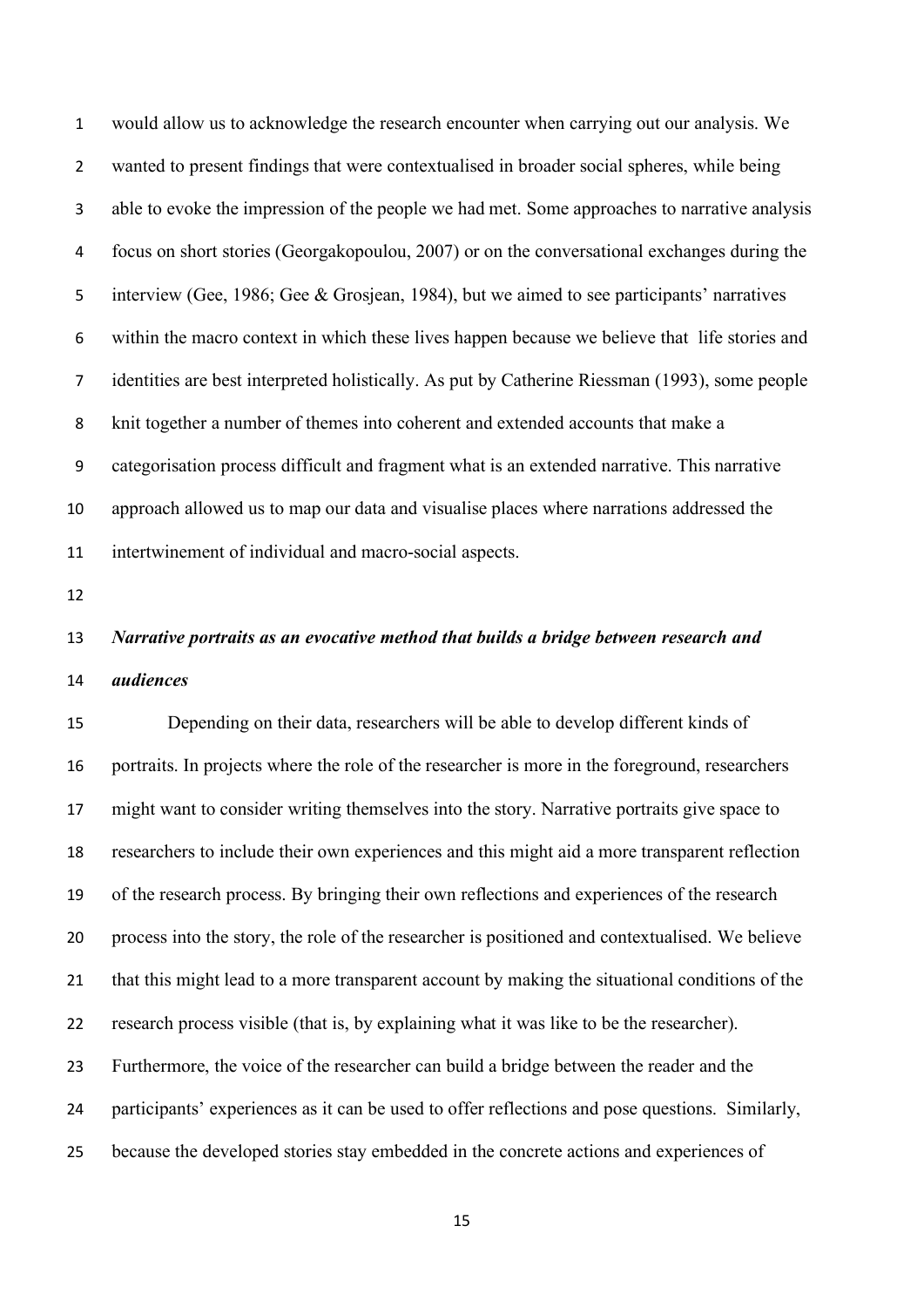people and offer a more vivid and sensory account (Stake, 1995), they draw the reader in and build a connection to the reader's own personal experiences as they get a sense of 'being there' (Vanwynsberghe & Khan, 2007).

## *Narrative portraiture to help structure and make sense of data*

 One of the dangers of qualitative research, particularly for novice researchers, is the amount 6 of data that is collected and the danger that the researcher loses focus and gets lost (Miles  $\&$  Huberman, 1994; Yin, 2014). Narrative portraiture will help researchers to structure their data and understand complexity and ambiguity within narratives, without losing context, nor losing sight of individual accounts and perspectives. Within interviews, participants might express mixed views that could be seen as contradictory thoughts or feelings. However, this apparent contradiction does not invalidate potentially useful data; contradictions are often associated with the complexity of people's experiences that cannot be 'cleansed' to reflect neat findings. Contradictions might reflect changes in circumstances within participants' lives. Narrative portraiture is able to emphasise processes as they occur over time and therefore is able to illustrate complexity and ambiguities.

 Narrative portraiture has the flexibility to be used across different data sources such as interview transcripts, observations, field notes, and documents. Researchers who use case studies or ethnography might find that the approach helps them to integrate their data. There is little literature on how to analyse data from different data sources and triangulation is often conceptualised as adding to research validity on the basis that different methods are thought to verify the same result. However, within our narrative approach, triangulation is not understood as a means to test for one single event or outcome. Instead, using different data sources resembles the process of piecing together a puzzle (Maxwell, 2012). The codes that we identified in table 1 can be used across data sources to help researchers illuminate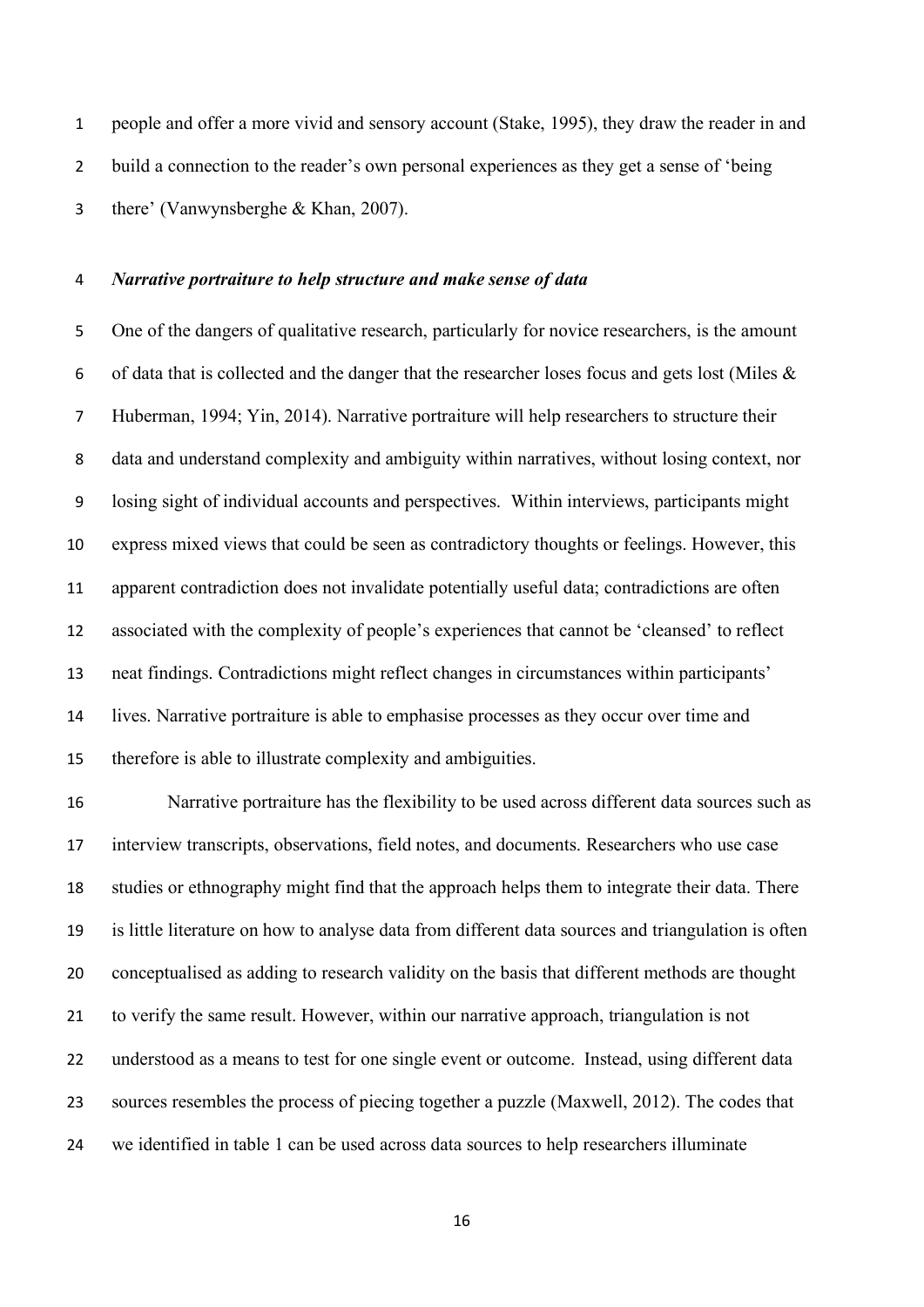different aspects of their data and to look at it from different angles. For example, interviews can be coded using all five questions within table 1; documents might give the researcher information about when events took place and who was there; while observations and fieldnotes can bring in the perspective of the researcher to reflect on key-events and phenomena of interest.

#### **Conclusion**

 Through narrative portraiture, we analysed and arranged the structure of the data for the sake of coherence and flow, but the content remained mostly entirely verbatim. We argue that when the participant's voice cannot be included or the portrait requires additional narration from the researcher, we are explicit about how our researcher's voice shapes/influences the narrative. This is a crucial move that aims to account for the 'epistemic privilege' (Pillow, 2015) that defines what counts as valid knowledge, especially when the research poses the risk of reproducing oppressive dynamics for participants who have been disadvantaged or have experienced oppression. In one of the examples that we used in this article, the narratives of gay men were analysed through this method and the final product was presented in their own words. This act seems essential in cases where groups have been deprived of the right to speak for themselves, such as Lesbian, Gay, Bisexual, and Transgender (LGBT) people, whose lives have been medicalised, criminalised, debated, and treated as profane by medical, legal, academic, and religious authorities but little opportunity has been given for them to say what being LGBT means to them (Reference blinded for peer review). Thus, by focusing the analytic work on presenting a more complete and evocative narrative in their own words, narrative portraiture aims to minimise the common pitfall in which papers display a quotation of what a participant said and then the researcher 'explains' with their (our) authorial voice what they meant. Similarly, the second example used in this article followed young people with severe intellectual disability – on their transition from school to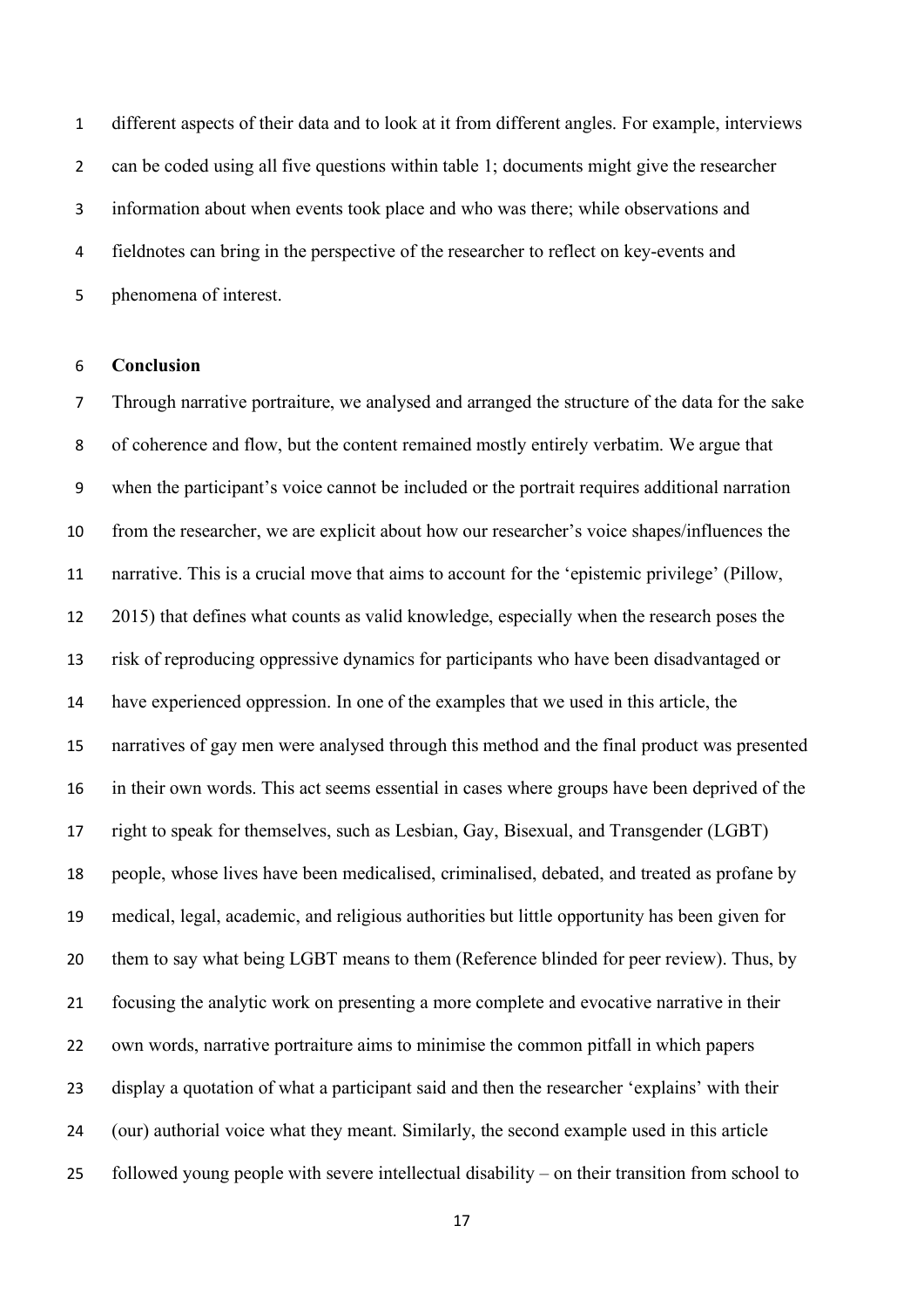adult services. Since young people were mostly non-verbal, the example shows an indirect portrait through the narratives of those involved in making decisions for them; parents, social workers, teachers, adult service staff, health professionals, and local authority management. The absence of these young people´s voices highlights the power that researchers – and other 'experts' – have in the portrayal of participants' realities and invokes researchers' reflexivity in creating methodologies that make transparent the research process and are accountable for the ethics of representation.

In the case of two of the themes we dealt with in our research projects, we are aware that

these aspects interweave with, and are therefore inseparable from, many other areas of

participants' lives. The narrative portraiture method allowed us to acknowledge and manage

that complexity while simultaneously focus on the phenomenon under investigation. The

narrative portraiture method as an analytical tool suggests that the emphasis on complex

narratives is, not only comprehensive of the ways in which people experience their lives, but

also reflects the experience of the research encounter and makes both participants' and the

researcher's perceptions more visible. This reminds us as researchers that behind the research

findings or outputs, there are people whose stories should be honoured.

#### **Disclosure statement**

No potential conflict of interest was reported by the authors.

#### **References**

- Abma, T.A. (2000). Fostering learning in organizing through narration: Questioning myths and stimulating multiplicity in two performing arts schools. *European Journal of Work and Organizational Psychology*. *9*(2), 211-231.
- Anderson, H. (2012a). Collaborative Practice: A Way of Being "With". *Psychotherapy and Politics International, 10*(2), 130-145. doi:10.1002/ppi.1261
- Anderson, H. (2012b). Collaborative Relationships and Dialogic Conversations: Ideas for a Relationally Responsive Practice (English). *Family Process, 51*(1), 8-24.
- Arribas-Ayllon, M., & Walkerdine, V. (2008). Foucauldian discourse analysis. In W. Stainton Rogers & C. Willig (Eds.), *The SAGE handbook of qualitative research in psychology [electronic resource] / edited by Carla Willig and Wendy Stainton-Rogers*. Los Angeles, [Calif.]; London: SAGE.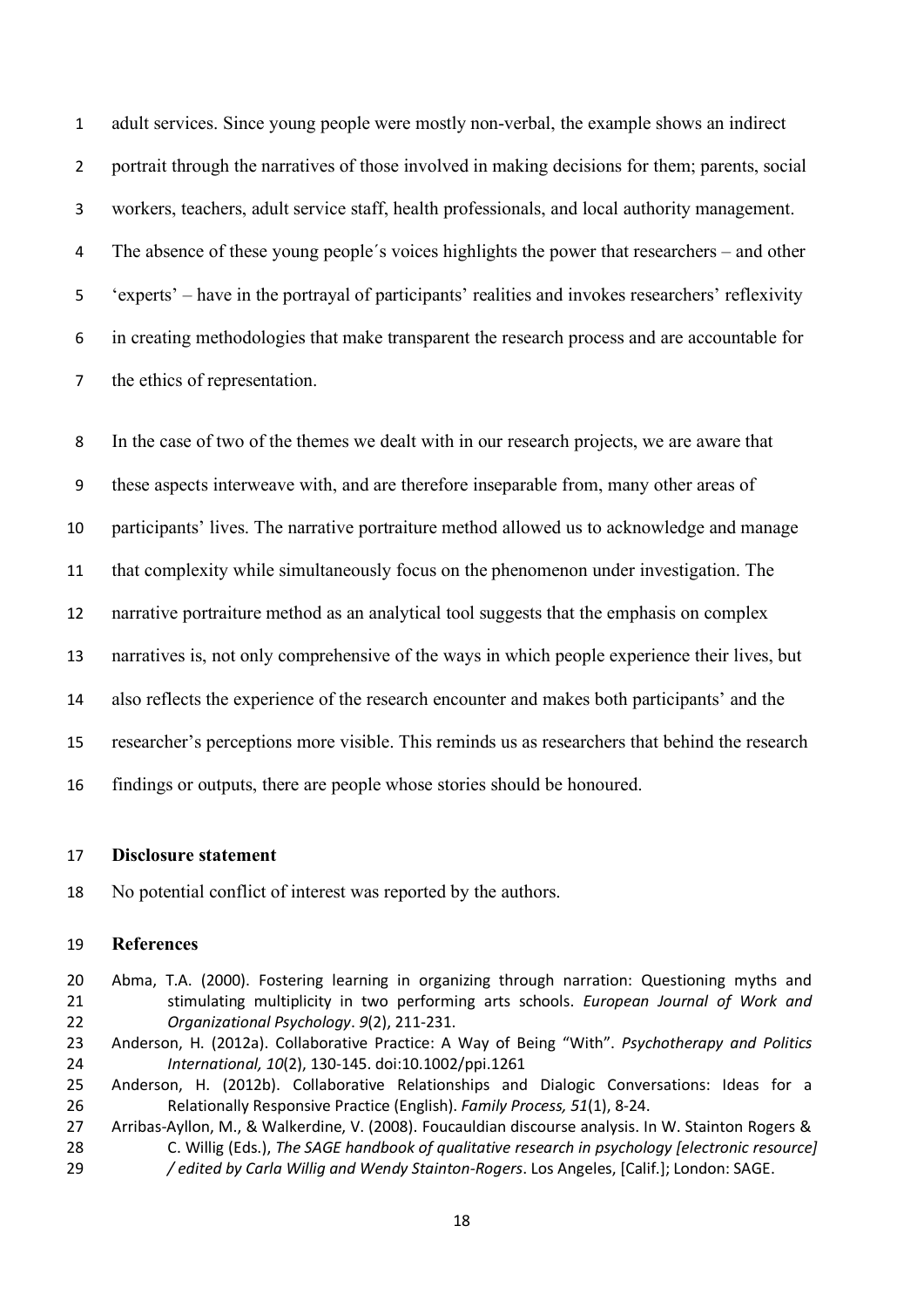- Ayres, L., Kavanaugh, K., & Knafl, K. A. (2003). Within-Case and Across-Case Approaches to Qualitative Data Analysis. *Qualitative Health Research, 13*(6), 871-883. doi:10.1177/1049732303013006008
- Bruner, J. (1991). Self-Making and World-Making. *Journal of Aesthetic Education, 25*(1), 67-78. doi:10.2307/3333092
- Bruner, J. (2004). Life as Narrative. *Social Research, 71*(3), 691-710.
- Bruner, J. S. (1986). *Actual minds, possible worlds / Jerome Bruner*: Cambridge, Mass. ; London : Harvard University Press, 1986.
- Ellis, C., Adams, T. E., & Bochner, A. P. (2011). Autoethnography: An Overview. *Historical Social Research / Historische Sozialforschung, 36*(4 (138)), 273-290.
- Erickson, F. (1977). SOME APPROACHES TO INQUIRY IN SCHOOL-COMMUNITY ETHNOGRAPHY. *Anthropology & Education Quarterly, 8*(2), 58-69. doi:10.1525/aeq.1977.8.2.05x1396r
- Etherington, K. (2009). Life story research: A relevant methodology for counsellors and psychotherapists. *Counselling and Psychotherapy Research, 9*(4), 225-233. doi:10.1080/14733140902975282
- Flyvbjerg, B. (2006). Five misunderstandings about case : Study research (English). *Cinq malentendus à propos du cas (French), 12*(2), 219-245.
- Frank, A. W. (1997). *The wounded storyteller : body, illness, and ethics* (Paperback edition. ed.). Chicago, Ill. ; London: University of Chicago Press.
- Freeman, M. (1998). *Mythical Time, Historical Time, and The Narrative Fabric of the Self* (Vol. 8).
- Gee, J. P. (1986). Units in the production of narrative discourse. *Discourse Processes, 9*(4), 391-422. doi:10.1080/01638538609544650
- Gee, J. P., & Grosjean, F. (1984). Empirical evidence for narrative structure. *Cognitive science, 8*(1), 59-85. doi[:http://dx.doi.org/10.1016/S0364-0213\(84\)80025-7](http://dx.doi.org/10.1016/S0364-0213(84)80025-7)
- Georgakopoulou, A. (2007). *Small stories, interaction and identities*. Amsterdam: Amsterdam : John Benjamins Pub. Co.
- Georgakopoulou, A., & Goutsos, D. (2004). *Discourse analysis [electronic resource] : an introduction / Alexandra Georgakopoulou and Dionysis Goutsos*: Edinburgh : Edinburgh University Press, c2004.
- Gilligan, C., Spencer, R. , Weinberg, M. K. & Bertsch, T. (2003). On the listening guide: a voice-centered relational method. In J. E. R. L. Y. P. M. Camic (Ed.), *Qualitative Research in Psychology: Expanding Perspectives in Methodology and Design.* (pp. 157 – 172). Washington, DC: American Psychological Association.
- Goldstein, D. E. (2012). Rethinking ventriloquism: Untellability, chaotic narratives, social justice, and the choice to speak for, about, and without. *Journal of Folklore Research, 49*(2), 179-198.
- Gottschall, J., & Wilson, D. S. (2005). *The Literary Animal: Evolution and the Nature of Narrative.* Illinois: Northwestern University Press.
- Labov, W. (1972). *Language in the inner city : studies in the Black English vernacular*. Philadelphia: Philadelphia : University of Pennsylvania Press.
- Labov, W., & Waletzky, J. (2006). *Narrative analysis : oral versions of personal experience / William Labov and Joshua Waletzky*: 2006.
- Lawler, S. (2014). *Identity [electronic resource] : sociological perspectives / Steph Lawler* (2nd ed. ed.): [Hoboken] : Wiley.
- Maxwell, J. A. (2012). *A realist approach for qualitative research*. Los Angeles, London: Sage.
- McAdams, D. (2008). Personal narratives and the life story. In O. John, R. Robins, & L. A. Pervin (Eds.), *Handbook of personality: Theory and research* (pp. 241-261): Guilford Press.
- McAdams, D. P. (1997). *The stories we live by : personal myths and the making of the self / Dan P. McAdams*: New York, N.Y. ; London, England : Guilford Press, [1997?].
- McAdams, D. P., & Bowman, P. J. (2001). Narrating life's turning points: Redemption and contamination. In D. P. McAdams, R. Josselson, & A. Lieblich (Eds.), *Turns in the road: Narrative studies of lives in transition.* (pp. 3-34): American Psychological Association.